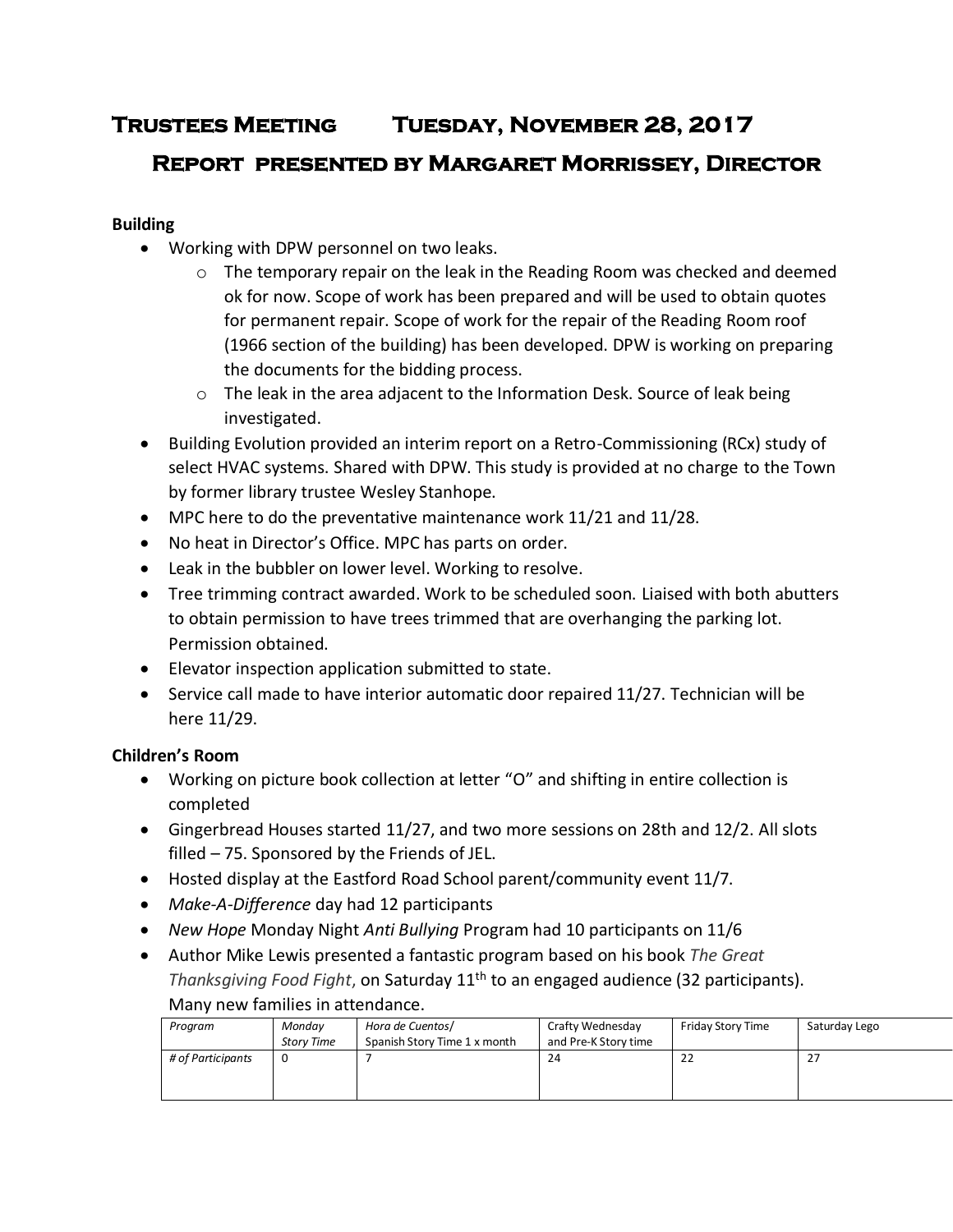#### **Collection Development**

 The Children's Room continues to work on an inventory of the collections, as time permits.

#### **Food for Fines**

 Patrons appreciate the opportunity to "pay" their fines by donating to our annual *Food For Fines* drive. Catholic Charities is the beneficiary this year and we alternate with The Food Pantry. The first pick up has yielded four boxes of food that were very much appreciated.

#### **Friends of JEL**

- The annual holiday book sale is underway! Lots of great bargains! This is one of a few limited opportunities that the Friends organization has for fundraising in support of programs.
- FOJEL has generously funded the *Gingerbread House Making* workshops. Staff is preparing for this very popular annual event. This is the only program that requires preregistration.

#### **Grants/Donations**

- Received a grant from the Olive I. and Anthony A. Borgatti Jr. Donor Advised Fund of the Greater Worcester Community Foundation for \$1,500.
- Applied for a grant to install additional security cameras to provide wider coverage of the building, to MIIA.
- Metal bench donated by Cynthia Neill 11/27.

#### **Long Range Plan**

• Staff is reviewing the plan and preparing an implementation strategy.

#### **Media**

- Receiving good responses to our frequent Facebook postings.
- *Southbridge Evening News* reporter Sarah Champagne has covered many of our events.
- *SCTV* has processed and uploaded some new programs recorded by library staff on You Tube.

#### **Meetings**

- Attended the meeting with MA Rehabilitation Commission to learn about summer internships that are offered, as well as longer term employees. The Town Manager, Recreation Director and DPW Director were also in attendance. 11/9.
- Meeting with Dr. MaryKate McMaster to arrange for her *Creative Writing* students at QCC to present a program in December at JEL 11/20.

#### **Programs**

 Art reception for Leslie Tracy was held on Thursday, 11/2. Her work will be on display all month in the Main Hall.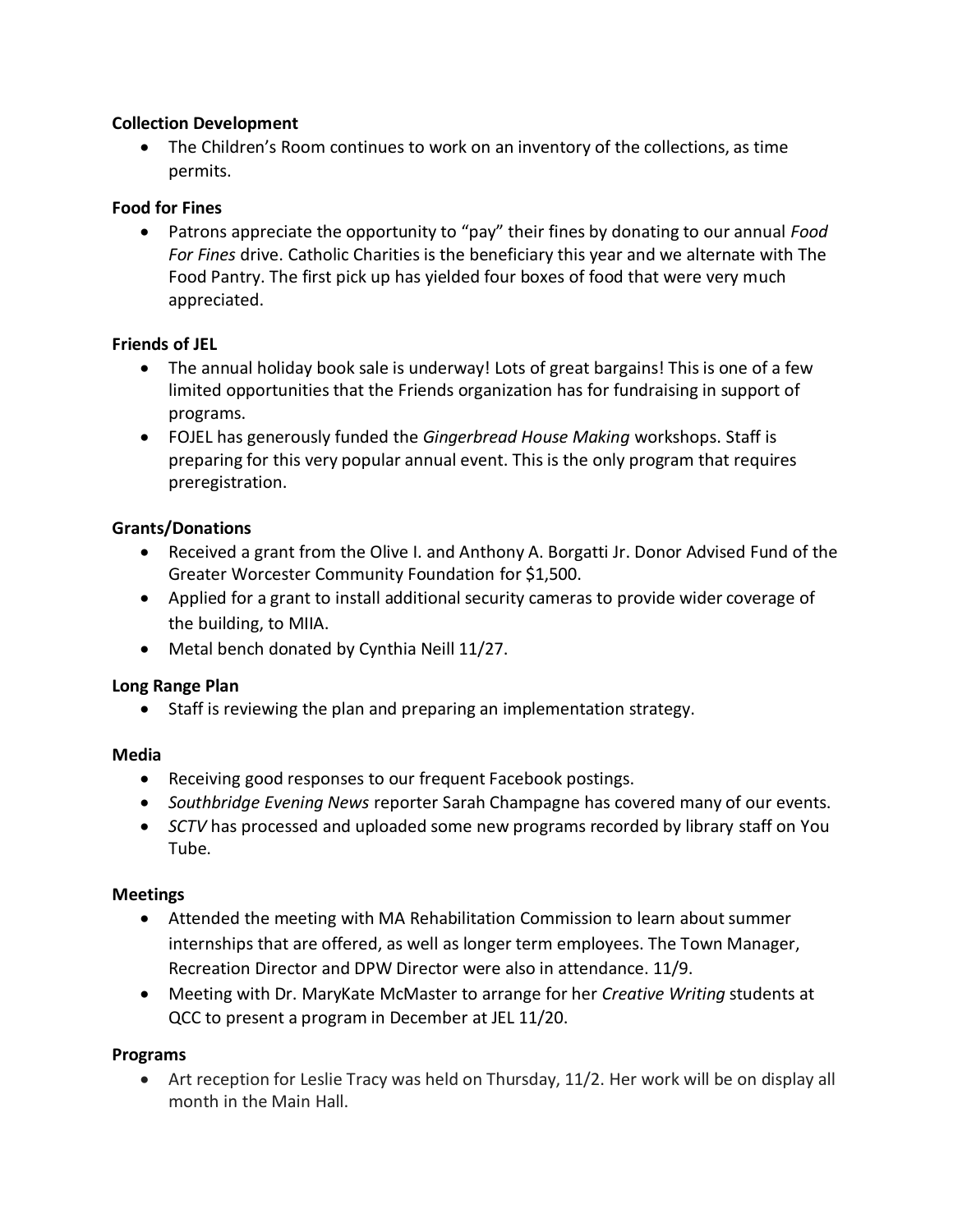- The program *'The Italian Immigrant Experience*' with Dr. Teresa Fava Thomas was a success. We had a great turnout for her talk (about 45 attendees), which was recorded for Southbridge Cable TV.
- Book club title was "*A Tree Grows In Brooklyn*"
- *The ABCs of Opera* presented by *Greater Worcester Opera* on Thursday, 11/16 attracted a great crowd and was very successful. Thanks to FOJEL for sponsoring this program! Recorded for SCTV, and will be available on YouTube in the near future.
- *New Hope* presented a series of two programs for teens, one on bullying and another on dating and red flags for dating violence. The *Bullying* program was scheduled on Tuesday, 11/14, but unfortunately we had no attendees. *Teen Dating* program 11/21 had 5 participants.
- The Tuesday Knitting group has started a Hat Gloves Scarf Drive and the tree is laden with their handcrafted bounty.

## **Safety and Security**

- During the month we have had a quite a few walk-throughs from the Police Officers. We appreciate the opportunity to get to know the officers and have them create a presence in the building.
- Requested assistance from PD 10/31
- Patron called EMTs for assistance 11/4
- Staff became aware of two incidents one in the Reading Room. The other on the lower level hallway. The mentor was advised and the mentee was asked to leave the building. 11/6
- Unattended child in the Children's Room at 5 pm, on 11/14. Mother was 30 minutes away and not contactable by phone, (no minutes), only text. The mother was unable to have child picked up. A staff member drove child home. The established procedure at JEL is to wait a few minutes, try contacting the parent in the meantime, and call the police station for parent to pick up from there. This procedure will be invoked in future due to potential liability.
- Complaint from parent 11/16 when her daughter was advised the previous evening that she had a limited opportunity to use the JEL phone to make calls to people to get a ride home. The student was allowed use the phone and did obtain a ride.
- Patron with lost items was refused computer access, as per library policy and was verbally abusive to staff as a consequence.

#### **School Department**

- Director attended the *Puente*/Dual Language Advisory Committee meeting 11/14 at Eastford Road School
- Staff set up display at Eastford Road School for community evening
- West St School distributing library card application forms. Forty applications are on their way to JEL.
- Issued 80 new cards to students in Charlton Street School